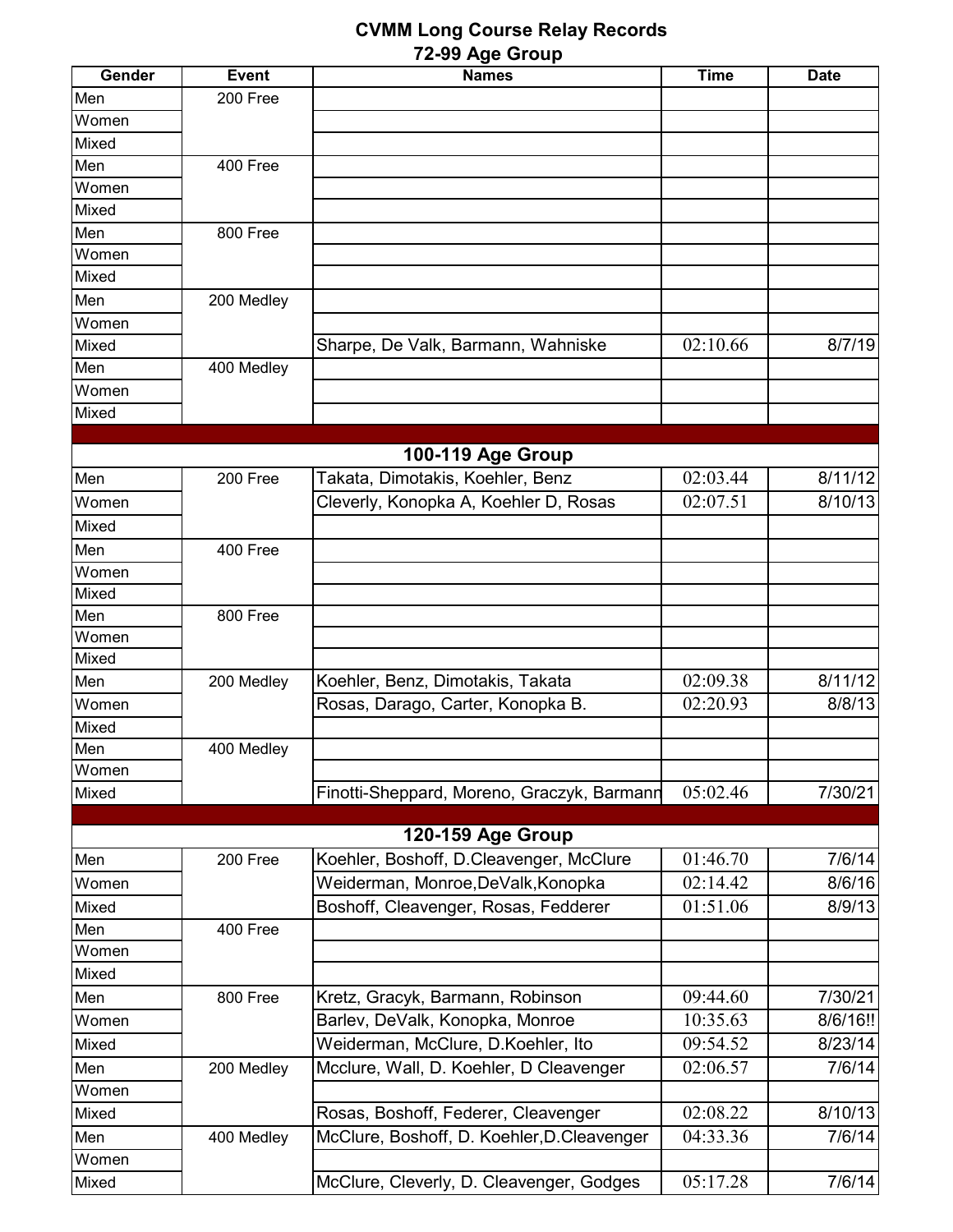| 8/7/14 !!<br>Men<br>01:43.13<br>200 Free<br>Wall, Boosin, Karren, Ito<br>02:10.23<br>Godges, B. Konopka, D. Koehler, Weiderman<br>8/24/14<br>Women<br>01:50.95<br>Cleavenger, Boosin, D. Koehler, Friend<br>8/23/14<br>Mixed<br>Men<br>$\overline{400}$ Free<br>04:54.37<br>8/15/15<br>J Weiderman, B Konopka D.Koehler, M Stearns<br>Women<br>Weiderman, D.Koehler, D.Koehler, Boosin<br>04:23.46<br>8/22/14 !!<br>Mixed<br>Men<br>800 Free<br>09:45.14<br>8/23/14 !!<br>Godges, Cleavenger, Shoenneman, Friend<br>Women<br>Mixed<br>01:59.69<br>8/8/15<br>M Boosin, D Koehler, K Karren, C Wall,<br>Men<br>200 Medley<br>B Konopka, Weiderman, Monroe, DeValk<br>8/6/16<br>02:25.96<br>Women<br>Boosin, D. Koehler, Godges, Cleavenger<br>02:08.58<br>8/23/14<br>Mixed<br>Men<br>400 Medley<br>05:27.41<br>7/5/16!!<br>Konopka, Weiderman, Monroe, Cleavenger<br>Women<br>05:01.69<br>Konopka Boshoff, D Koehler, B Cleavenger<br>7/6/14 !!<br>Mixed<br>200-239 Age Group<br>7/17/16<br>01:44.81<br>Adair, Boosin, Wall, Karren<br>Men<br>200 Free<br>01:59.78<br>Cleavenger, Maidenberg, Godges, Gellatly<br>8/7/19<br>Women<br>Boosin, Godges, Wall, Schoenneman<br>01:49.92<br>8/7/14<br>Mixed<br>Boosin, Adair, Wall, Karren<br>04:03.41<br>7/17/16!<br>Men<br>400 Free<br>04:26.89<br>7/7/19<br>Daland-James, Gellatly, Maidenberg, Cleavenger,<br>Women<br>Biondi, Cleavenger, Schoenneman, Boosin<br>04:03.96<br>$7/6/14$ , !#!!<br>Mixed<br>Men<br>800 Free<br>Marnoch, Stolshek, Rosen, D. Koehler<br>09:47.51<br>8/23/14<br>09:34.53<br>Gellatly, Cleavenger, Maidengerg, Daland-James<br>$7/7/19$ #!<br>Women<br>Cleavenger, Gellatly, Karren, Koehler<br>09:15.06<br>Mixed<br>$\overline{8}/12/18,$ !, #<br>Boosin, Koehler, Karren. Buckley<br>Men<br>02:01.84<br>8/20/16<br>200 Medley<br>Konopka, Weiderman, Godges Cleavenger<br>02:19.75<br>$8/7/\overline{19}$<br>Women<br>Boosin, Godges, Wall, Schoenneman<br>02:07.01<br>Mixed<br>Men<br>Boosin, Koehler, Karren, Wall<br>04:43.89<br>7/16/17<br>400 Medley<br>Konopka, Weiderman, Godges, Cleavenger<br>05:12.17!!<br>Women<br>8/12/18<br>05:33.31<br>7/30/21<br>Mixed<br>Prezzano, Robinson, Cox, Kretz<br>240-279 Age Group<br>8/17/19<br>02:06.85<br>200 Free<br>Stolshek, Scoggins, Edwards, Aamoth<br>Men<br>Konopka, Stokols, Smith, K-Reno<br>02:25.75<br>8/7/19<br>Women<br>02:05.60<br>Shoenman, Buckley, Meyer, Rosen<br>8/6/16<br>Mixed<br>Men<br>400 Free<br>Konopka, K-Reno, Stokols, Smith<br>05:38.79<br>7/16/17<br>Women<br>Rosen, Buckley, Stokols, Weiderman<br>04:59.08<br>7/7/19<br>Mixed<br>Marnoch, Stolshek, Freeman, Buckley<br>10:51.22<br>8/12/18<br>Men<br>800 Free<br>Women<br>Weiderman, Stokols, Rosen, Buckley<br>11:02.44<br>7/7/19<br>Mixed<br>Boosin, Edwards, Buckley, Adair<br>8/7/19<br>200 Medley<br>02:08.10<br>Men<br>Women<br>Gellatly, Smith, Buckley, Cleavenger<br>02:17.90<br>7/30/21<br>Mixed<br>Men<br>400 Medley<br>Women<br>K-Reno, D. Koehler, Buckley, Rosen<br>05:35.16<br>7/16/17<br>Mixed |  |                   |             |
|-------------------------------------------------------------------------------------------------------------------------------------------------------------------------------------------------------------------------------------------------------------------------------------------------------------------------------------------------------------------------------------------------------------------------------------------------------------------------------------------------------------------------------------------------------------------------------------------------------------------------------------------------------------------------------------------------------------------------------------------------------------------------------------------------------------------------------------------------------------------------------------------------------------------------------------------------------------------------------------------------------------------------------------------------------------------------------------------------------------------------------------------------------------------------------------------------------------------------------------------------------------------------------------------------------------------------------------------------------------------------------------------------------------------------------------------------------------------------------------------------------------------------------------------------------------------------------------------------------------------------------------------------------------------------------------------------------------------------------------------------------------------------------------------------------------------------------------------------------------------------------------------------------------------------------------------------------------------------------------------------------------------------------------------------------------------------------------------------------------------------------------------------------------------------------------------------------------------------------------------------------------------------------------------------------------------------------------------------------------------------------------------------------------------------------------------------------------------------------------------------------------------------------------------------------------------------------------------------------------------------------------------------------------------------------------------------------------------------------------------------------------------------------------------------------------------------------------------------------------------------------------------------------------------------------------------------------------------------------------------------------------------------|--|-------------------|-------------|
|                                                                                                                                                                                                                                                                                                                                                                                                                                                                                                                                                                                                                                                                                                                                                                                                                                                                                                                                                                                                                                                                                                                                                                                                                                                                                                                                                                                                                                                                                                                                                                                                                                                                                                                                                                                                                                                                                                                                                                                                                                                                                                                                                                                                                                                                                                                                                                                                                                                                                                                                                                                                                                                                                                                                                                                                                                                                                                                                                                                                                         |  | 160-199 Age Group |             |
|                                                                                                                                                                                                                                                                                                                                                                                                                                                                                                                                                                                                                                                                                                                                                                                                                                                                                                                                                                                                                                                                                                                                                                                                                                                                                                                                                                                                                                                                                                                                                                                                                                                                                                                                                                                                                                                                                                                                                                                                                                                                                                                                                                                                                                                                                                                                                                                                                                                                                                                                                                                                                                                                                                                                                                                                                                                                                                                                                                                                                         |  |                   |             |
|                                                                                                                                                                                                                                                                                                                                                                                                                                                                                                                                                                                                                                                                                                                                                                                                                                                                                                                                                                                                                                                                                                                                                                                                                                                                                                                                                                                                                                                                                                                                                                                                                                                                                                                                                                                                                                                                                                                                                                                                                                                                                                                                                                                                                                                                                                                                                                                                                                                                                                                                                                                                                                                                                                                                                                                                                                                                                                                                                                                                                         |  |                   |             |
|                                                                                                                                                                                                                                                                                                                                                                                                                                                                                                                                                                                                                                                                                                                                                                                                                                                                                                                                                                                                                                                                                                                                                                                                                                                                                                                                                                                                                                                                                                                                                                                                                                                                                                                                                                                                                                                                                                                                                                                                                                                                                                                                                                                                                                                                                                                                                                                                                                                                                                                                                                                                                                                                                                                                                                                                                                                                                                                                                                                                                         |  |                   |             |
|                                                                                                                                                                                                                                                                                                                                                                                                                                                                                                                                                                                                                                                                                                                                                                                                                                                                                                                                                                                                                                                                                                                                                                                                                                                                                                                                                                                                                                                                                                                                                                                                                                                                                                                                                                                                                                                                                                                                                                                                                                                                                                                                                                                                                                                                                                                                                                                                                                                                                                                                                                                                                                                                                                                                                                                                                                                                                                                                                                                                                         |  |                   |             |
|                                                                                                                                                                                                                                                                                                                                                                                                                                                                                                                                                                                                                                                                                                                                                                                                                                                                                                                                                                                                                                                                                                                                                                                                                                                                                                                                                                                                                                                                                                                                                                                                                                                                                                                                                                                                                                                                                                                                                                                                                                                                                                                                                                                                                                                                                                                                                                                                                                                                                                                                                                                                                                                                                                                                                                                                                                                                                                                                                                                                                         |  |                   |             |
|                                                                                                                                                                                                                                                                                                                                                                                                                                                                                                                                                                                                                                                                                                                                                                                                                                                                                                                                                                                                                                                                                                                                                                                                                                                                                                                                                                                                                                                                                                                                                                                                                                                                                                                                                                                                                                                                                                                                                                                                                                                                                                                                                                                                                                                                                                                                                                                                                                                                                                                                                                                                                                                                                                                                                                                                                                                                                                                                                                                                                         |  |                   |             |
|                                                                                                                                                                                                                                                                                                                                                                                                                                                                                                                                                                                                                                                                                                                                                                                                                                                                                                                                                                                                                                                                                                                                                                                                                                                                                                                                                                                                                                                                                                                                                                                                                                                                                                                                                                                                                                                                                                                                                                                                                                                                                                                                                                                                                                                                                                                                                                                                                                                                                                                                                                                                                                                                                                                                                                                                                                                                                                                                                                                                                         |  |                   |             |
|                                                                                                                                                                                                                                                                                                                                                                                                                                                                                                                                                                                                                                                                                                                                                                                                                                                                                                                                                                                                                                                                                                                                                                                                                                                                                                                                                                                                                                                                                                                                                                                                                                                                                                                                                                                                                                                                                                                                                                                                                                                                                                                                                                                                                                                                                                                                                                                                                                                                                                                                                                                                                                                                                                                                                                                                                                                                                                                                                                                                                         |  |                   |             |
|                                                                                                                                                                                                                                                                                                                                                                                                                                                                                                                                                                                                                                                                                                                                                                                                                                                                                                                                                                                                                                                                                                                                                                                                                                                                                                                                                                                                                                                                                                                                                                                                                                                                                                                                                                                                                                                                                                                                                                                                                                                                                                                                                                                                                                                                                                                                                                                                                                                                                                                                                                                                                                                                                                                                                                                                                                                                                                                                                                                                                         |  |                   |             |
|                                                                                                                                                                                                                                                                                                                                                                                                                                                                                                                                                                                                                                                                                                                                                                                                                                                                                                                                                                                                                                                                                                                                                                                                                                                                                                                                                                                                                                                                                                                                                                                                                                                                                                                                                                                                                                                                                                                                                                                                                                                                                                                                                                                                                                                                                                                                                                                                                                                                                                                                                                                                                                                                                                                                                                                                                                                                                                                                                                                                                         |  |                   |             |
|                                                                                                                                                                                                                                                                                                                                                                                                                                                                                                                                                                                                                                                                                                                                                                                                                                                                                                                                                                                                                                                                                                                                                                                                                                                                                                                                                                                                                                                                                                                                                                                                                                                                                                                                                                                                                                                                                                                                                                                                                                                                                                                                                                                                                                                                                                                                                                                                                                                                                                                                                                                                                                                                                                                                                                                                                                                                                                                                                                                                                         |  |                   |             |
|                                                                                                                                                                                                                                                                                                                                                                                                                                                                                                                                                                                                                                                                                                                                                                                                                                                                                                                                                                                                                                                                                                                                                                                                                                                                                                                                                                                                                                                                                                                                                                                                                                                                                                                                                                                                                                                                                                                                                                                                                                                                                                                                                                                                                                                                                                                                                                                                                                                                                                                                                                                                                                                                                                                                                                                                                                                                                                                                                                                                                         |  |                   |             |
|                                                                                                                                                                                                                                                                                                                                                                                                                                                                                                                                                                                                                                                                                                                                                                                                                                                                                                                                                                                                                                                                                                                                                                                                                                                                                                                                                                                                                                                                                                                                                                                                                                                                                                                                                                                                                                                                                                                                                                                                                                                                                                                                                                                                                                                                                                                                                                                                                                                                                                                                                                                                                                                                                                                                                                                                                                                                                                                                                                                                                         |  |                   |             |
|                                                                                                                                                                                                                                                                                                                                                                                                                                                                                                                                                                                                                                                                                                                                                                                                                                                                                                                                                                                                                                                                                                                                                                                                                                                                                                                                                                                                                                                                                                                                                                                                                                                                                                                                                                                                                                                                                                                                                                                                                                                                                                                                                                                                                                                                                                                                                                                                                                                                                                                                                                                                                                                                                                                                                                                                                                                                                                                                                                                                                         |  |                   |             |
|                                                                                                                                                                                                                                                                                                                                                                                                                                                                                                                                                                                                                                                                                                                                                                                                                                                                                                                                                                                                                                                                                                                                                                                                                                                                                                                                                                                                                                                                                                                                                                                                                                                                                                                                                                                                                                                                                                                                                                                                                                                                                                                                                                                                                                                                                                                                                                                                                                                                                                                                                                                                                                                                                                                                                                                                                                                                                                                                                                                                                         |  |                   |             |
|                                                                                                                                                                                                                                                                                                                                                                                                                                                                                                                                                                                                                                                                                                                                                                                                                                                                                                                                                                                                                                                                                                                                                                                                                                                                                                                                                                                                                                                                                                                                                                                                                                                                                                                                                                                                                                                                                                                                                                                                                                                                                                                                                                                                                                                                                                                                                                                                                                                                                                                                                                                                                                                                                                                                                                                                                                                                                                                                                                                                                         |  |                   |             |
|                                                                                                                                                                                                                                                                                                                                                                                                                                                                                                                                                                                                                                                                                                                                                                                                                                                                                                                                                                                                                                                                                                                                                                                                                                                                                                                                                                                                                                                                                                                                                                                                                                                                                                                                                                                                                                                                                                                                                                                                                                                                                                                                                                                                                                                                                                                                                                                                                                                                                                                                                                                                                                                                                                                                                                                                                                                                                                                                                                                                                         |  |                   |             |
|                                                                                                                                                                                                                                                                                                                                                                                                                                                                                                                                                                                                                                                                                                                                                                                                                                                                                                                                                                                                                                                                                                                                                                                                                                                                                                                                                                                                                                                                                                                                                                                                                                                                                                                                                                                                                                                                                                                                                                                                                                                                                                                                                                                                                                                                                                                                                                                                                                                                                                                                                                                                                                                                                                                                                                                                                                                                                                                                                                                                                         |  |                   |             |
|                                                                                                                                                                                                                                                                                                                                                                                                                                                                                                                                                                                                                                                                                                                                                                                                                                                                                                                                                                                                                                                                                                                                                                                                                                                                                                                                                                                                                                                                                                                                                                                                                                                                                                                                                                                                                                                                                                                                                                                                                                                                                                                                                                                                                                                                                                                                                                                                                                                                                                                                                                                                                                                                                                                                                                                                                                                                                                                                                                                                                         |  |                   |             |
|                                                                                                                                                                                                                                                                                                                                                                                                                                                                                                                                                                                                                                                                                                                                                                                                                                                                                                                                                                                                                                                                                                                                                                                                                                                                                                                                                                                                                                                                                                                                                                                                                                                                                                                                                                                                                                                                                                                                                                                                                                                                                                                                                                                                                                                                                                                                                                                                                                                                                                                                                                                                                                                                                                                                                                                                                                                                                                                                                                                                                         |  |                   |             |
|                                                                                                                                                                                                                                                                                                                                                                                                                                                                                                                                                                                                                                                                                                                                                                                                                                                                                                                                                                                                                                                                                                                                                                                                                                                                                                                                                                                                                                                                                                                                                                                                                                                                                                                                                                                                                                                                                                                                                                                                                                                                                                                                                                                                                                                                                                                                                                                                                                                                                                                                                                                                                                                                                                                                                                                                                                                                                                                                                                                                                         |  |                   |             |
|                                                                                                                                                                                                                                                                                                                                                                                                                                                                                                                                                                                                                                                                                                                                                                                                                                                                                                                                                                                                                                                                                                                                                                                                                                                                                                                                                                                                                                                                                                                                                                                                                                                                                                                                                                                                                                                                                                                                                                                                                                                                                                                                                                                                                                                                                                                                                                                                                                                                                                                                                                                                                                                                                                                                                                                                                                                                                                                                                                                                                         |  |                   |             |
|                                                                                                                                                                                                                                                                                                                                                                                                                                                                                                                                                                                                                                                                                                                                                                                                                                                                                                                                                                                                                                                                                                                                                                                                                                                                                                                                                                                                                                                                                                                                                                                                                                                                                                                                                                                                                                                                                                                                                                                                                                                                                                                                                                                                                                                                                                                                                                                                                                                                                                                                                                                                                                                                                                                                                                                                                                                                                                                                                                                                                         |  |                   |             |
|                                                                                                                                                                                                                                                                                                                                                                                                                                                                                                                                                                                                                                                                                                                                                                                                                                                                                                                                                                                                                                                                                                                                                                                                                                                                                                                                                                                                                                                                                                                                                                                                                                                                                                                                                                                                                                                                                                                                                                                                                                                                                                                                                                                                                                                                                                                                                                                                                                                                                                                                                                                                                                                                                                                                                                                                                                                                                                                                                                                                                         |  |                   |             |
|                                                                                                                                                                                                                                                                                                                                                                                                                                                                                                                                                                                                                                                                                                                                                                                                                                                                                                                                                                                                                                                                                                                                                                                                                                                                                                                                                                                                                                                                                                                                                                                                                                                                                                                                                                                                                                                                                                                                                                                                                                                                                                                                                                                                                                                                                                                                                                                                                                                                                                                                                                                                                                                                                                                                                                                                                                                                                                                                                                                                                         |  |                   |             |
|                                                                                                                                                                                                                                                                                                                                                                                                                                                                                                                                                                                                                                                                                                                                                                                                                                                                                                                                                                                                                                                                                                                                                                                                                                                                                                                                                                                                                                                                                                                                                                                                                                                                                                                                                                                                                                                                                                                                                                                                                                                                                                                                                                                                                                                                                                                                                                                                                                                                                                                                                                                                                                                                                                                                                                                                                                                                                                                                                                                                                         |  |                   |             |
|                                                                                                                                                                                                                                                                                                                                                                                                                                                                                                                                                                                                                                                                                                                                                                                                                                                                                                                                                                                                                                                                                                                                                                                                                                                                                                                                                                                                                                                                                                                                                                                                                                                                                                                                                                                                                                                                                                                                                                                                                                                                                                                                                                                                                                                                                                                                                                                                                                                                                                                                                                                                                                                                                                                                                                                                                                                                                                                                                                                                                         |  |                   |             |
|                                                                                                                                                                                                                                                                                                                                                                                                                                                                                                                                                                                                                                                                                                                                                                                                                                                                                                                                                                                                                                                                                                                                                                                                                                                                                                                                                                                                                                                                                                                                                                                                                                                                                                                                                                                                                                                                                                                                                                                                                                                                                                                                                                                                                                                                                                                                                                                                                                                                                                                                                                                                                                                                                                                                                                                                                                                                                                                                                                                                                         |  |                   |             |
|                                                                                                                                                                                                                                                                                                                                                                                                                                                                                                                                                                                                                                                                                                                                                                                                                                                                                                                                                                                                                                                                                                                                                                                                                                                                                                                                                                                                                                                                                                                                                                                                                                                                                                                                                                                                                                                                                                                                                                                                                                                                                                                                                                                                                                                                                                                                                                                                                                                                                                                                                                                                                                                                                                                                                                                                                                                                                                                                                                                                                         |  |                   |             |
|                                                                                                                                                                                                                                                                                                                                                                                                                                                                                                                                                                                                                                                                                                                                                                                                                                                                                                                                                                                                                                                                                                                                                                                                                                                                                                                                                                                                                                                                                                                                                                                                                                                                                                                                                                                                                                                                                                                                                                                                                                                                                                                                                                                                                                                                                                                                                                                                                                                                                                                                                                                                                                                                                                                                                                                                                                                                                                                                                                                                                         |  |                   | $8/7/14$ !! |
|                                                                                                                                                                                                                                                                                                                                                                                                                                                                                                                                                                                                                                                                                                                                                                                                                                                                                                                                                                                                                                                                                                                                                                                                                                                                                                                                                                                                                                                                                                                                                                                                                                                                                                                                                                                                                                                                                                                                                                                                                                                                                                                                                                                                                                                                                                                                                                                                                                                                                                                                                                                                                                                                                                                                                                                                                                                                                                                                                                                                                         |  |                   |             |
|                                                                                                                                                                                                                                                                                                                                                                                                                                                                                                                                                                                                                                                                                                                                                                                                                                                                                                                                                                                                                                                                                                                                                                                                                                                                                                                                                                                                                                                                                                                                                                                                                                                                                                                                                                                                                                                                                                                                                                                                                                                                                                                                                                                                                                                                                                                                                                                                                                                                                                                                                                                                                                                                                                                                                                                                                                                                                                                                                                                                                         |  |                   |             |
|                                                                                                                                                                                                                                                                                                                                                                                                                                                                                                                                                                                                                                                                                                                                                                                                                                                                                                                                                                                                                                                                                                                                                                                                                                                                                                                                                                                                                                                                                                                                                                                                                                                                                                                                                                                                                                                                                                                                                                                                                                                                                                                                                                                                                                                                                                                                                                                                                                                                                                                                                                                                                                                                                                                                                                                                                                                                                                                                                                                                                         |  |                   |             |
|                                                                                                                                                                                                                                                                                                                                                                                                                                                                                                                                                                                                                                                                                                                                                                                                                                                                                                                                                                                                                                                                                                                                                                                                                                                                                                                                                                                                                                                                                                                                                                                                                                                                                                                                                                                                                                                                                                                                                                                                                                                                                                                                                                                                                                                                                                                                                                                                                                                                                                                                                                                                                                                                                                                                                                                                                                                                                                                                                                                                                         |  |                   |             |
|                                                                                                                                                                                                                                                                                                                                                                                                                                                                                                                                                                                                                                                                                                                                                                                                                                                                                                                                                                                                                                                                                                                                                                                                                                                                                                                                                                                                                                                                                                                                                                                                                                                                                                                                                                                                                                                                                                                                                                                                                                                                                                                                                                                                                                                                                                                                                                                                                                                                                                                                                                                                                                                                                                                                                                                                                                                                                                                                                                                                                         |  |                   |             |
|                                                                                                                                                                                                                                                                                                                                                                                                                                                                                                                                                                                                                                                                                                                                                                                                                                                                                                                                                                                                                                                                                                                                                                                                                                                                                                                                                                                                                                                                                                                                                                                                                                                                                                                                                                                                                                                                                                                                                                                                                                                                                                                                                                                                                                                                                                                                                                                                                                                                                                                                                                                                                                                                                                                                                                                                                                                                                                                                                                                                                         |  |                   |             |
|                                                                                                                                                                                                                                                                                                                                                                                                                                                                                                                                                                                                                                                                                                                                                                                                                                                                                                                                                                                                                                                                                                                                                                                                                                                                                                                                                                                                                                                                                                                                                                                                                                                                                                                                                                                                                                                                                                                                                                                                                                                                                                                                                                                                                                                                                                                                                                                                                                                                                                                                                                                                                                                                                                                                                                                                                                                                                                                                                                                                                         |  |                   |             |
|                                                                                                                                                                                                                                                                                                                                                                                                                                                                                                                                                                                                                                                                                                                                                                                                                                                                                                                                                                                                                                                                                                                                                                                                                                                                                                                                                                                                                                                                                                                                                                                                                                                                                                                                                                                                                                                                                                                                                                                                                                                                                                                                                                                                                                                                                                                                                                                                                                                                                                                                                                                                                                                                                                                                                                                                                                                                                                                                                                                                                         |  |                   |             |
|                                                                                                                                                                                                                                                                                                                                                                                                                                                                                                                                                                                                                                                                                                                                                                                                                                                                                                                                                                                                                                                                                                                                                                                                                                                                                                                                                                                                                                                                                                                                                                                                                                                                                                                                                                                                                                                                                                                                                                                                                                                                                                                                                                                                                                                                                                                                                                                                                                                                                                                                                                                                                                                                                                                                                                                                                                                                                                                                                                                                                         |  |                   |             |
|                                                                                                                                                                                                                                                                                                                                                                                                                                                                                                                                                                                                                                                                                                                                                                                                                                                                                                                                                                                                                                                                                                                                                                                                                                                                                                                                                                                                                                                                                                                                                                                                                                                                                                                                                                                                                                                                                                                                                                                                                                                                                                                                                                                                                                                                                                                                                                                                                                                                                                                                                                                                                                                                                                                                                                                                                                                                                                                                                                                                                         |  |                   |             |
|                                                                                                                                                                                                                                                                                                                                                                                                                                                                                                                                                                                                                                                                                                                                                                                                                                                                                                                                                                                                                                                                                                                                                                                                                                                                                                                                                                                                                                                                                                                                                                                                                                                                                                                                                                                                                                                                                                                                                                                                                                                                                                                                                                                                                                                                                                                                                                                                                                                                                                                                                                                                                                                                                                                                                                                                                                                                                                                                                                                                                         |  |                   |             |
|                                                                                                                                                                                                                                                                                                                                                                                                                                                                                                                                                                                                                                                                                                                                                                                                                                                                                                                                                                                                                                                                                                                                                                                                                                                                                                                                                                                                                                                                                                                                                                                                                                                                                                                                                                                                                                                                                                                                                                                                                                                                                                                                                                                                                                                                                                                                                                                                                                                                                                                                                                                                                                                                                                                                                                                                                                                                                                                                                                                                                         |  |                   |             |
|                                                                                                                                                                                                                                                                                                                                                                                                                                                                                                                                                                                                                                                                                                                                                                                                                                                                                                                                                                                                                                                                                                                                                                                                                                                                                                                                                                                                                                                                                                                                                                                                                                                                                                                                                                                                                                                                                                                                                                                                                                                                                                                                                                                                                                                                                                                                                                                                                                                                                                                                                                                                                                                                                                                                                                                                                                                                                                                                                                                                                         |  |                   |             |
|                                                                                                                                                                                                                                                                                                                                                                                                                                                                                                                                                                                                                                                                                                                                                                                                                                                                                                                                                                                                                                                                                                                                                                                                                                                                                                                                                                                                                                                                                                                                                                                                                                                                                                                                                                                                                                                                                                                                                                                                                                                                                                                                                                                                                                                                                                                                                                                                                                                                                                                                                                                                                                                                                                                                                                                                                                                                                                                                                                                                                         |  |                   |             |
|                                                                                                                                                                                                                                                                                                                                                                                                                                                                                                                                                                                                                                                                                                                                                                                                                                                                                                                                                                                                                                                                                                                                                                                                                                                                                                                                                                                                                                                                                                                                                                                                                                                                                                                                                                                                                                                                                                                                                                                                                                                                                                                                                                                                                                                                                                                                                                                                                                                                                                                                                                                                                                                                                                                                                                                                                                                                                                                                                                                                                         |  |                   |             |
|                                                                                                                                                                                                                                                                                                                                                                                                                                                                                                                                                                                                                                                                                                                                                                                                                                                                                                                                                                                                                                                                                                                                                                                                                                                                                                                                                                                                                                                                                                                                                                                                                                                                                                                                                                                                                                                                                                                                                                                                                                                                                                                                                                                                                                                                                                                                                                                                                                                                                                                                                                                                                                                                                                                                                                                                                                                                                                                                                                                                                         |  |                   |             |
|                                                                                                                                                                                                                                                                                                                                                                                                                                                                                                                                                                                                                                                                                                                                                                                                                                                                                                                                                                                                                                                                                                                                                                                                                                                                                                                                                                                                                                                                                                                                                                                                                                                                                                                                                                                                                                                                                                                                                                                                                                                                                                                                                                                                                                                                                                                                                                                                                                                                                                                                                                                                                                                                                                                                                                                                                                                                                                                                                                                                                         |  |                   |             |
|                                                                                                                                                                                                                                                                                                                                                                                                                                                                                                                                                                                                                                                                                                                                                                                                                                                                                                                                                                                                                                                                                                                                                                                                                                                                                                                                                                                                                                                                                                                                                                                                                                                                                                                                                                                                                                                                                                                                                                                                                                                                                                                                                                                                                                                                                                                                                                                                                                                                                                                                                                                                                                                                                                                                                                                                                                                                                                                                                                                                                         |  |                   |             |
|                                                                                                                                                                                                                                                                                                                                                                                                                                                                                                                                                                                                                                                                                                                                                                                                                                                                                                                                                                                                                                                                                                                                                                                                                                                                                                                                                                                                                                                                                                                                                                                                                                                                                                                                                                                                                                                                                                                                                                                                                                                                                                                                                                                                                                                                                                                                                                                                                                                                                                                                                                                                                                                                                                                                                                                                                                                                                                                                                                                                                         |  |                   |             |
|                                                                                                                                                                                                                                                                                                                                                                                                                                                                                                                                                                                                                                                                                                                                                                                                                                                                                                                                                                                                                                                                                                                                                                                                                                                                                                                                                                                                                                                                                                                                                                                                                                                                                                                                                                                                                                                                                                                                                                                                                                                                                                                                                                                                                                                                                                                                                                                                                                                                                                                                                                                                                                                                                                                                                                                                                                                                                                                                                                                                                         |  |                   |             |